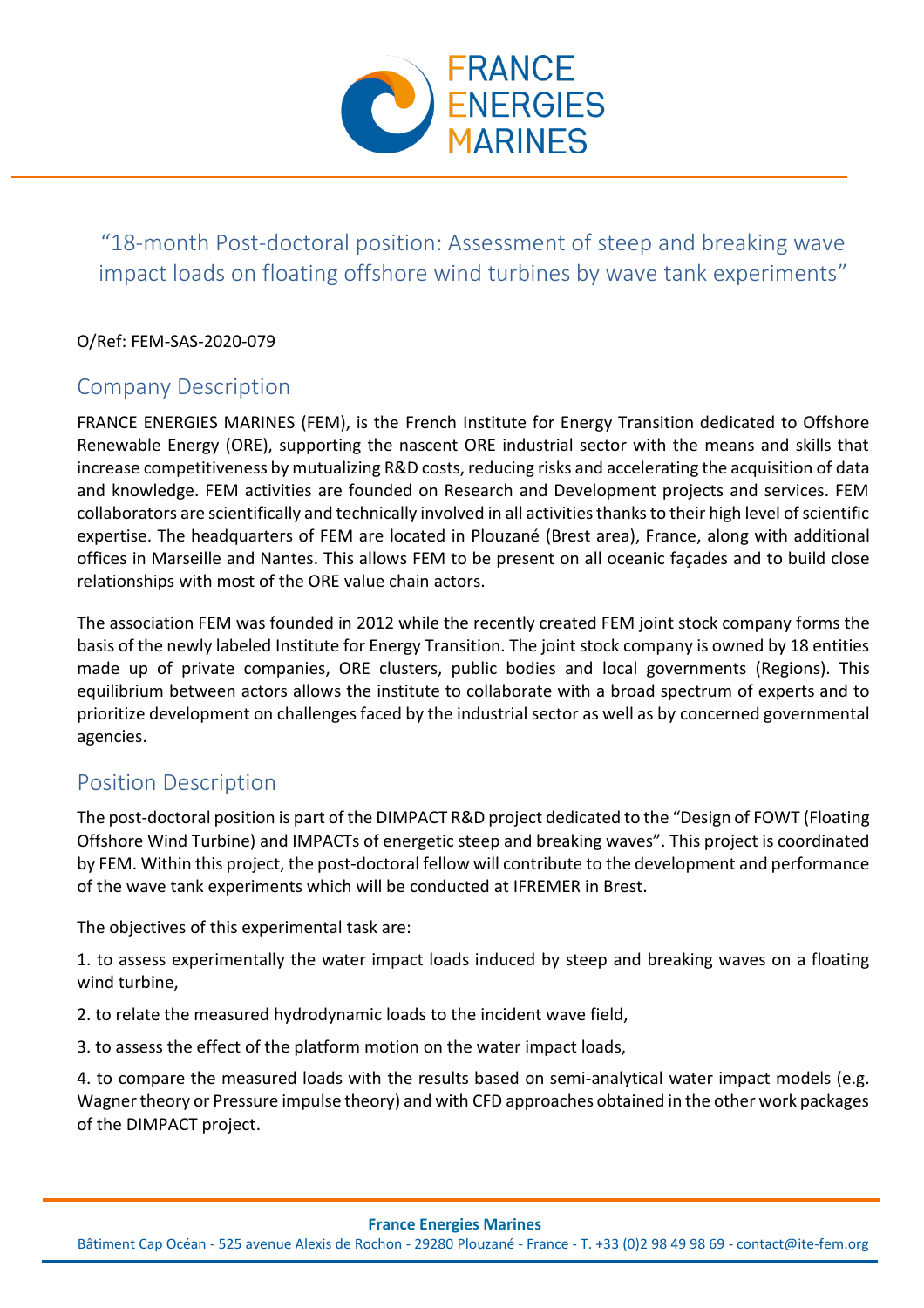

For this purpose, an instrumented scaled model of a spar-type FOWT will be designed, built and tested under different wave conditions representative of extreme steep and breaking waves. The motion of the floater will be emulated using a motion generator (hexapod) in order to control and vary the phasing between the motion and the waves. The hydrodynamic load distribution along the spar floater will be assessed using a segmented model and measuring the loads on each segment independently.

### Missions

The missions of the post-doctoral fellow will be to:

- 1) design, follow the construction (by a sub-contractor) and test the model,
- 2) participate to the definition of the experimental conditions to be tested,
- 3) develop the experimental protocol and methodology,
- 4) analyze the results,
- 5) disseminate the results (write publications for research journals, participate to international conference).

Depending on the advancement of the project and remaining budget, complementary experiments with a transparent mock-up are likely to be initiated out in order to track the evolution of the wetted surface during an impact. This work would follow the developments carried out at Ifremer in the last years for the tracking of the wetted surface during water entry and water exit experiments. This method is based on the use of transparent mock-ups and a tangential LED lighting system (see Tassin et al., 2017 and Tassin et al., 2018). The post-doctoral fellow would be in charge of running preliminary experiments in order to show the feasibility of the technique for this particular application and to run the experiments in the wave tank.

FEM and IFREMER are looking for a highly motivated candidate eager to develop new experimental approaches and to interact with the other members of the consortium. The candidate will have the opportunity to work in a state-of-the-art facility comprising a deep water wave tank and a wave flume where two new state-of-the-art wave generators will be installed in autumn.

## Supervision

The post-doctoral fellow will be employed by FEM, but will mainly work at IFREMER where the experiments will take place. Note that the offices of FEM and IFREMER are located on the same campus, at a walking distance. The post-doctoral fellow will be mainly supervised by:

- Alan Tassin, IFREMER, Research Scientist in Hydrodynamics, task leader of the wave tank experiments
- Jean-François Filipot: FEM Scientific and Technical Director, coordinator of the DIMPACT project

He/she will also interact with the other industrial and academic members of the consortium (e.g. EDF R&D, ENPC, ENSTA Bretagne).